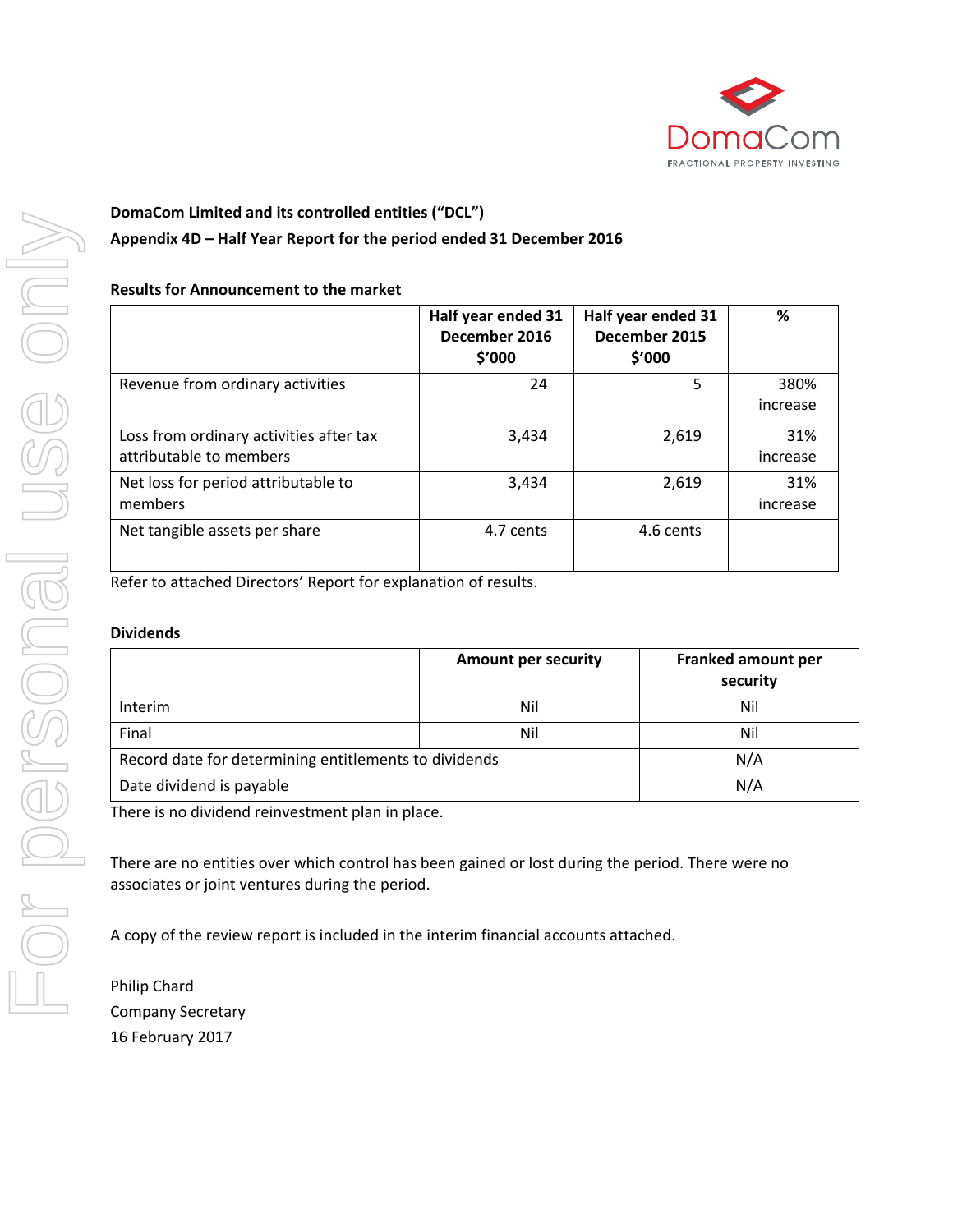DomaCom Limited

Financial report for the half-year ended 31 December 2016

ABN 69 604 384 885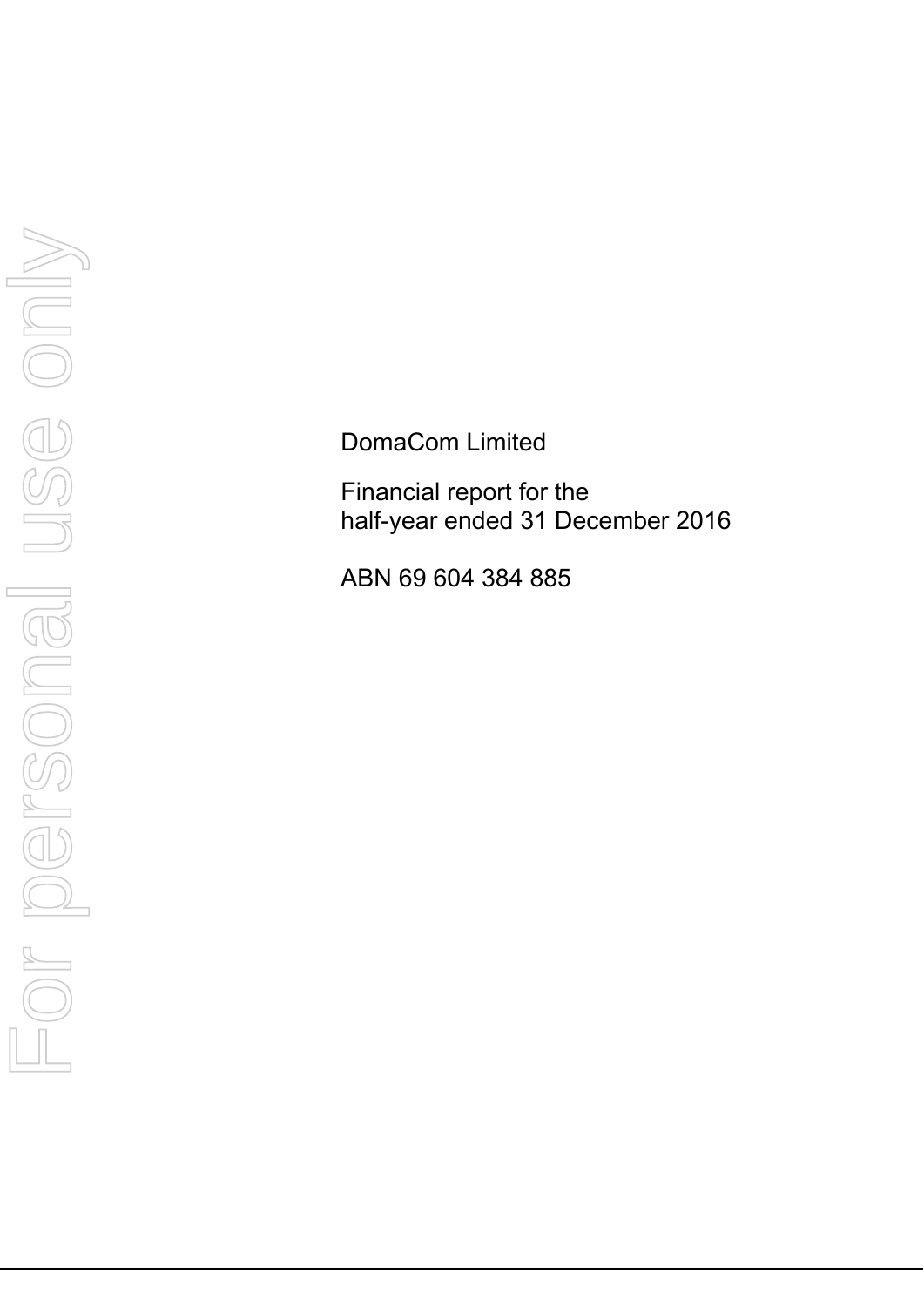### **DIRECTORS' REPORT 31 DECEMBER 2016**

Your directors present their report on DomaCom Limited (the "Company") and its Controlled Entities (the "Group") for the half-year ended 31 December 2016.

### **Director Details**

The following persons were Directors of DomaCom Limited during and since the end of the financial half-year:

- Mr Grahame D Evans (Chairman and Non-Executive Director)
- Mr David H Archbold (Non-Executive Director)
- Mr Graeme A Billings (Non-Executive Director)
- Mr Peter C Church OAM (Non-Executive Director)
- Mr Arthur Naoumidis (CEO and Executive Director)
- Mr Ross A Laidlaw (COO/CFO and Executive Director)

#### **Review of operations and financial results**

The operating result of the Group for the half-year ended 31 December 2016 was a loss of \$3.4m (2015: \$2.6m loss).

DomaCom derives fee revenue based on the assets under management on the DomaCom Fund. The revenue increased to \$23,926 for the six months to 31 December 2016 compared to \$5,140 for the comparable six month period.

The number of properties that have been acquired by the DomaCom Fund on behalf of investors is now 24 properties as at 31 December 2016 (17 Properties 30 June 2016). The total funds under management as at 31 December was \$22.6 million (\$13.7 million Funds under Management as at 30 June 2016). As at 31 January 2017 the DomaCom Fund now holds 33 individual properties, with a further 13 book builds underway representing potentially a further 20 properties available for settlement.

Where DomaCom is entitled to claim a refundable tax credit for eligible research and development expenditure, the claim is recognized as an offset against eligible capitalised R&D expenditure. To the extent the claim relates to costs that were expensed as they did not meet the capitalisation criteria, this amount is recognised as Other Income. The half-year ended 31 December 2015 included the recognition of Other Income. The half-year ended 31 December 2016 did not recognize Other Income as claim was not made during this period. It is expected a claim will be made for the financial year ending 30 June 2017.

The operating costs include the costs of developing the DomaCom Platform, general staff costs and costs incurred in distributing and marketing the DomaCom products into our distribution channel, as well as additional costs incurred as part of the Initial Public Offering during the half-year ended 31 December 2016. The company completed a restructure of the proposed cost base of the company in line with the revised Supplementary Prospectus's issued prior to our listing in November 2016. The proposed cost base was reduced by \$1.7 million annually from the original plans and included several redundancies and closure of Singapore and Adelaide offices. The benefits of these costs savings will flow through in the second half of this financial year.

The loss per share of \$0.03 (2015: \$0.03 loss per share) reflects the increased operating loss offset by the increased number of shareholders resulting from the Initial Public Offering.

Capital raising activities were undertaken during the period with the listing of the company on the Australian Securities Exchange on the  $7<sup>th</sup>$  of November 2016, which resulted in the company raising \$7.3m to allow for the continued commercialization of current products and product development.

Subsequent to balance date and prior to issuing this report DomaCom Australia Limited received approval by the Australian Securities & Investments Commission (ASIC) to vary its Australian Financial Services Licence to allow the company to "deal in securities" that will allow the expansion in the range of available client investment opportunities.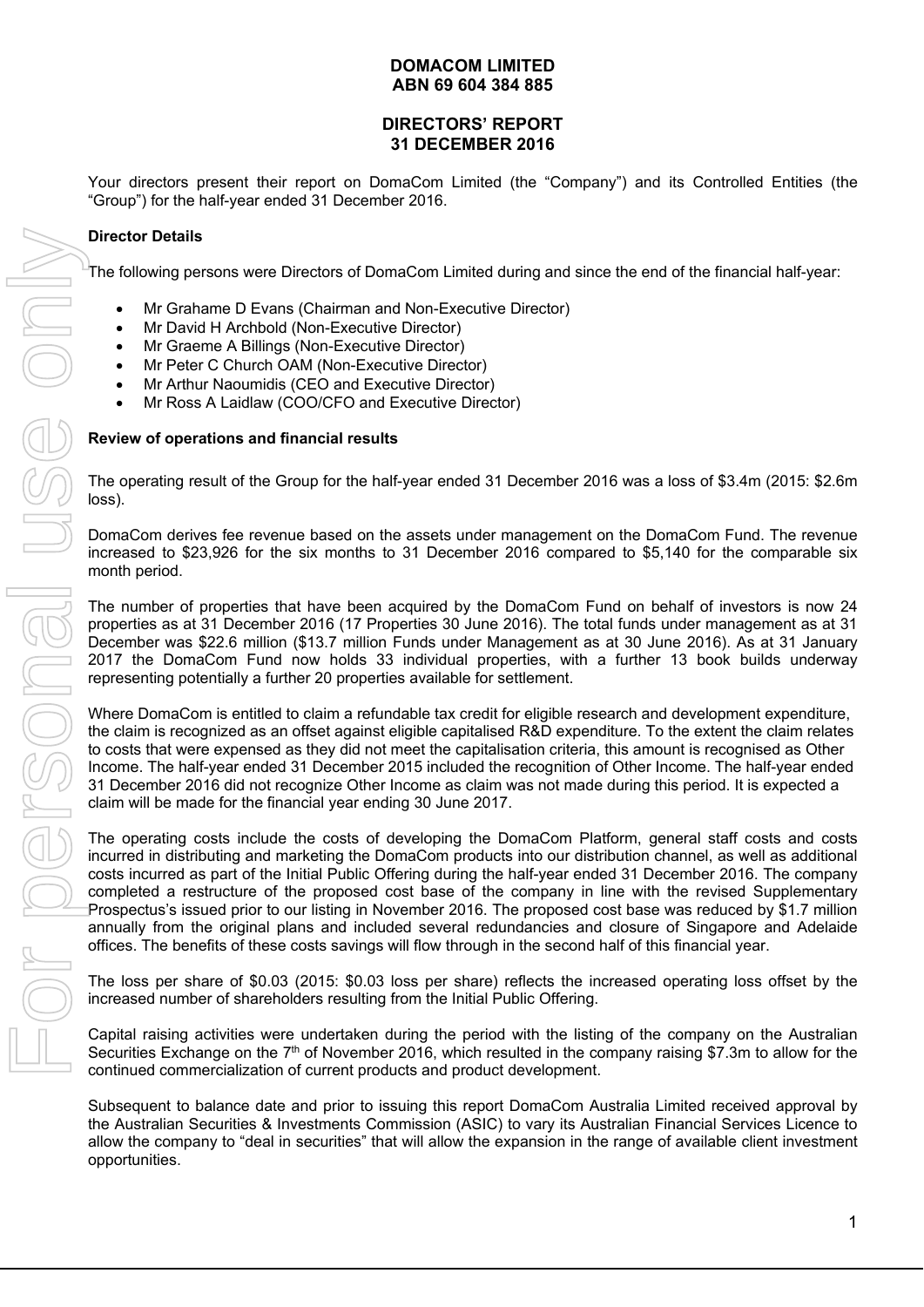### **DIRECTORS' REPORT 31 DECEMBER 2016**

A copy of the Auditor's Independence Declaration as required under s307C of the Corporations Act 2001 is included on page 3 of this financial report and forms part of this Directors' Report.

Signed in accordance with a resolution of the Board of Directors:

**Arthur Naoumidis Graeme A Billings**<br>
Director<br>
Director<br>
Director Director Director Director Director Director Director Director Director Director

<u>II:IO</u> V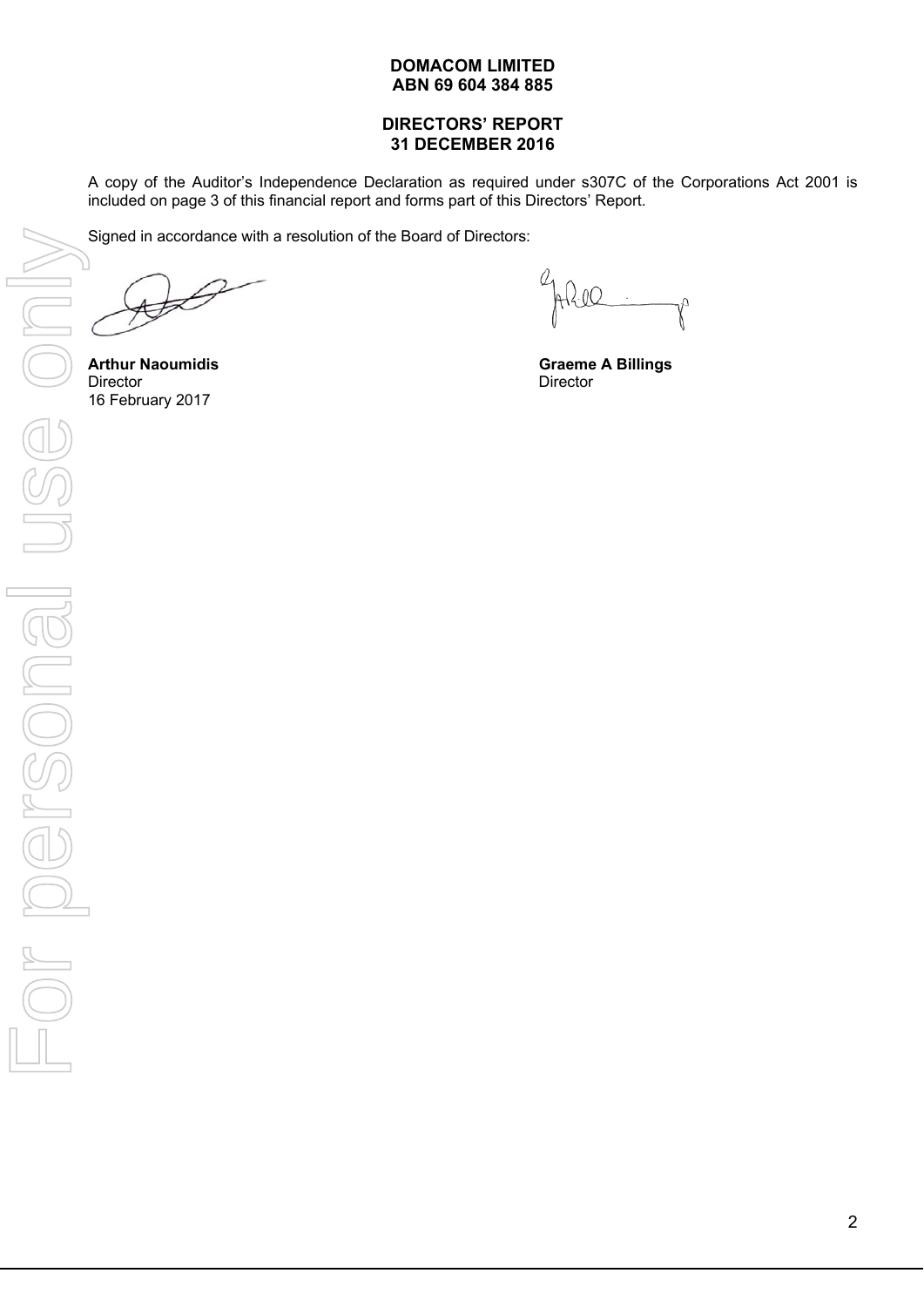

The Rialto, Level 30 525 Collins St Melbourne Victoria 3000

Correspondence to: GPO Box 4736 Melbourne Victoria 3001

**T** +61 3 8320 2222 **F** +61 3 8320 2200 **E** info.vic@au.gt.com **W** www.grantthornton.com.au

#### Auditor's Independence Declaration To The Directors of DomaCom Limited

In accordance with the requirements of section 307C of the Corporations Act 2001, as lead auditor for the review of DomaCom Limited for the half-year ended 31 December 2016, I declare that, to the best of my knowledge and belief, there have been:

- a No contraventions of the auditor independence requirements of the Corporations Act 2001 in relation to the review; and
- b No contraventions of any applicable code of professional conduct in relation to the review.

GRANT THORNTON AUDIT PTY LTD Chartered Accountants

Brad Taylor Partner - Audit & Assurance

Melbourne, 16 February 2017

Grant Thornton Audit Pty Ltd ACN 130 913 594 a subsidiary or related entity of Grant Thornton Australia Ltd ABN 41 127 556 389

'Grant Thornton' refers to the brand under which the Grant Thornton member firms provide assurance, tax and advisory services to their clients and/or refers to one or more member firms, as the context requires. Grant Thornton Australia Ltd is a member firm of Grant Thomton International Ltd (GTIL). GTIL and the member firms are not a worldwide partnership. GTIL and each member firm<br>is a separate legal entity. Se are not liable for one another's acts or omissions. In the Australian context only, the use of the term 'Grant Thornton' may refer to Grant Thornton Australia Limited ABN 41 127 556 389 and its<br>Australian subsidiaries and

Liability limited by a scheme approved under Professional Standards Legislation.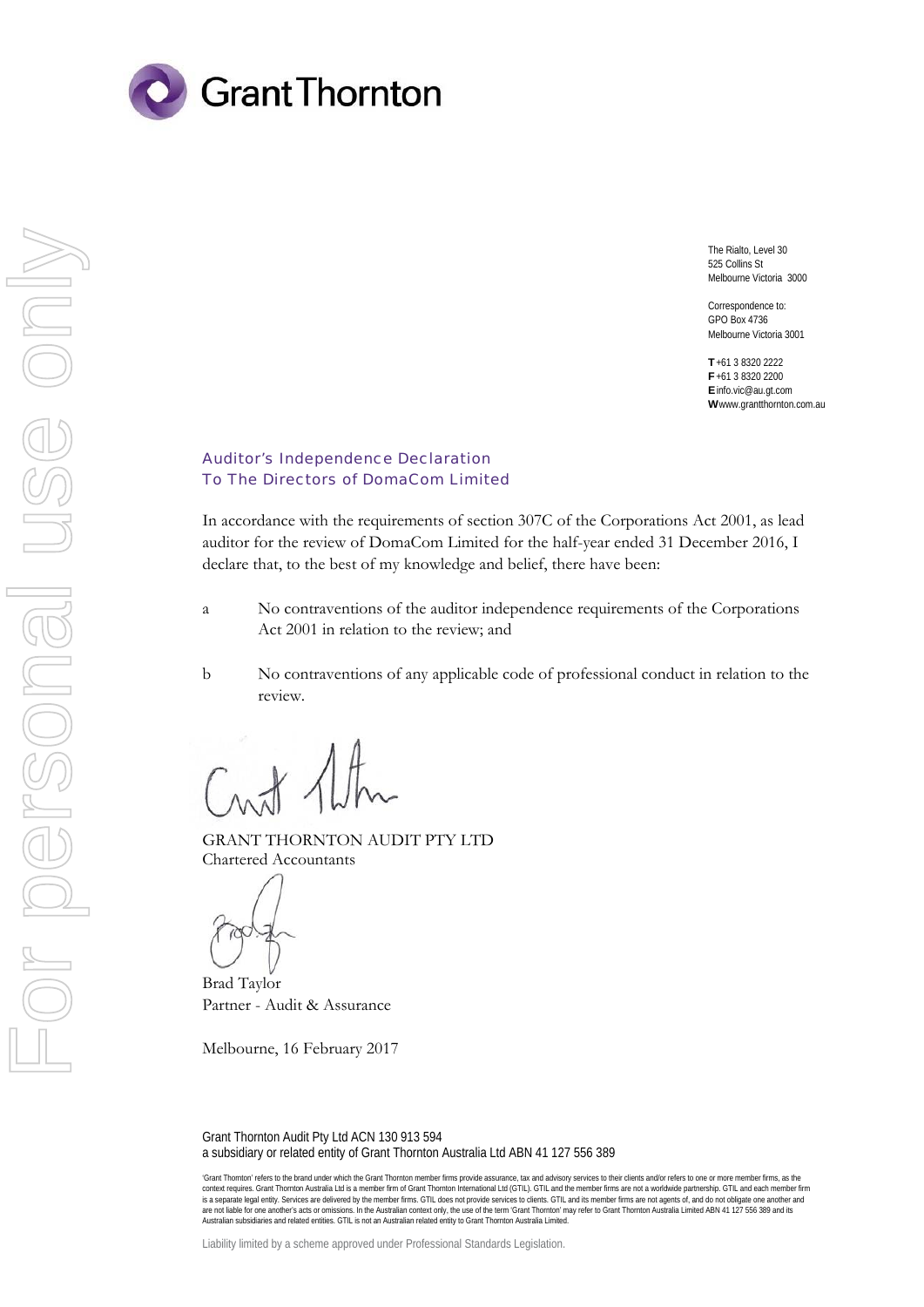# **CONSOLIDATED STATEMENT OF PROFIT OR LOSS AND OTHER COMPREHENSIVE INCOME FOR THE HALF-YEAR ENDED 31 DECEMBER 2016**

|                                                                | 31 December<br>2016 | 31 December<br>2015 |
|----------------------------------------------------------------|---------------------|---------------------|
|                                                                | \$                  | \$                  |
| Revenue                                                        | 23,926              | 5,140               |
| Other Income                                                   |                     | 294,255             |
| Interest Income                                                | 29,051              | 7,882               |
|                                                                | 52,977              | 307,277             |
| <b>Expenses</b>                                                |                     |                     |
| Employee benefits expenses                                     | (1,640,868)         | (1, 564, 541)       |
| Fund administration                                            | (145, 407)          | (137,003)           |
| Rent                                                           | (119,067)           | (121, 864)          |
| Depreciation                                                   | (200, 200)          | (145, 508)          |
| Insurance                                                      | (222, 334)          | (43, 045)           |
| Advertising                                                    | (393, 743)          | (318,008)           |
| Travel expenses                                                | (63, 683)           | (99, 505)           |
| IT expenditure                                                 | (34, 895)           | (35,700)            |
| Telephone expenditure                                          | (29, 807)           | (23, 554)           |
| Professional fees                                              | (338, 054)          | (198, 178)          |
| Finance costs                                                  | (75,064)            | (63, 519)           |
| Other expenses                                                 | (223, 593)          | (175, 942)          |
| <b>Total Expenses</b>                                          | (3,486,715)         | (2,926,367)         |
| Loss before income tax                                         | (3, 433, 738)       | (2,619,090)         |
| Income tax expense                                             |                     |                     |
| Loss for the period                                            | (3,433,738)         | (2,619,090)         |
| Other comprehensive income                                     |                     |                     |
| Items that may be reclassified subsequently to profit and loss |                     |                     |
| Exchange differences on translating foreign operations         | 9,953               | 3,572               |
| Other comprehensive income for the period                      | 9,953               | 3,572               |
|                                                                |                     |                     |
| Total comprehensive loss for the period                        | (3, 423, 785)       | (2,615,518)         |
| Earnings per share                                             |                     |                     |
| Basic Loss per share                                           | (0.03)              | (0.03)              |
| Diluted Loss per share                                         | (0.03)              | (0.03)              |
|                                                                |                     |                     |

This statement should be read in conjunction with the notes to the financial statements.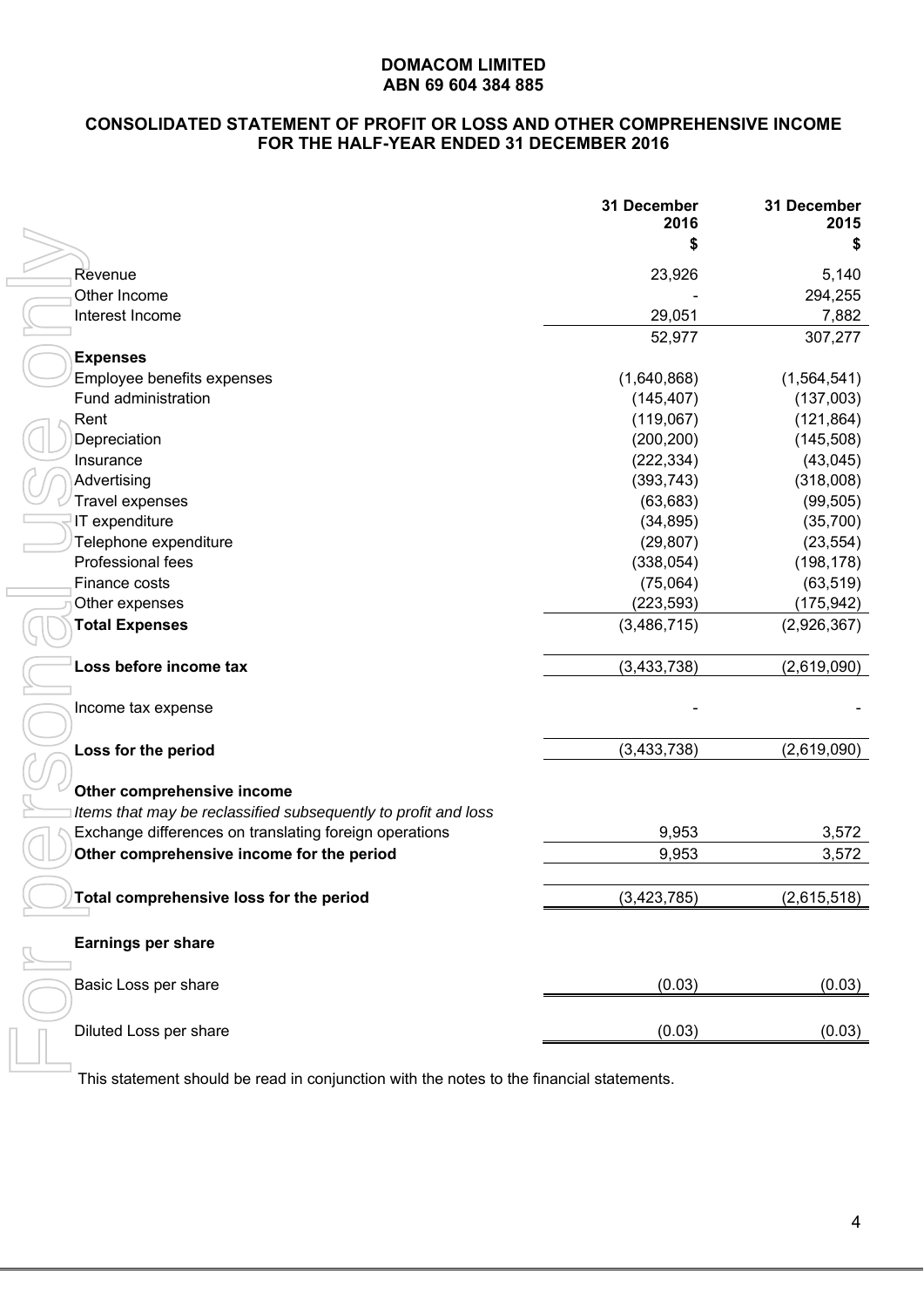### **CONSOLIDATED STATEMENT OF FINANCIAL POSITION AS AT 31 DECEMBER 2016**

| <b>Note</b>                                                                              | 31 December<br>2016 | 30 June<br>2016 |
|------------------------------------------------------------------------------------------|---------------------|-----------------|
| <b>ASSETS</b>                                                                            | S                   | \$              |
| <b>CURRENT ASSETS</b>                                                                    |                     |                 |
| Cash and cash equivalents                                                                | 5,694,076           | 1,746,197       |
| Receivables                                                                              | 101,273             | 1,417,403       |
| Prepayments and other assets                                                             | 89,713              | 92,803          |
| <b>TOTAL CURRENT ASSETS</b>                                                              | 5,885,062           | 3,256,403       |
|                                                                                          |                     |                 |
| <b>NON-CURRENT ASSETS</b>                                                                |                     |                 |
| Property, plant and equipment                                                            | 41,474              | 51,456          |
| Intangible assets<br><b>TOTAL NON-CURRENT ASSETS</b>                                     | 3,369,972           | 2,795,341       |
|                                                                                          | 3,411,446           | 2,846,797       |
| <b>TOTAL ASSETS</b>                                                                      |                     |                 |
|                                                                                          | 9,296,508           | 6,103,200       |
| <b>LIABILITIES</b>                                                                       |                     |                 |
| <b>CURRENT LIABILITIES</b>                                                               |                     |                 |
| Payables                                                                                 | 492,017             | 645,464         |
| Provisions                                                                               | 167,860             | 176,315         |
| <b>TOTAL CURRENT LIABILITIES</b>                                                         | 659,877             | 821,779         |
| <b>NON-CURRENT LIABILITIES</b>                                                           |                     |                 |
| Provisions                                                                               | 57,376              | 59,688          |
| TOTAL NON-CURRENT LIABILITIES                                                            | 57,376              | 59,688          |
| <b>TOTAL LIABILITIES</b>                                                                 |                     |                 |
|                                                                                          | 717,253             | 881,467         |
| <b>NET ASSETS</b>                                                                        | 8,579,255           | 5,221,733       |
| <b>EQUITY</b>                                                                            |                     |                 |
| <b>Issued Capital</b><br>3                                                               | 23,552,455          | 16,791,037      |
| Reserves<br>4                                                                            | 974,962             | 945,120         |
| <b>Accumulated Losses</b>                                                                | (15,948,162)        | (12, 514, 424)  |
| <b>TOTAL EQUITY</b>                                                                      | 8,579,255           | 5,221,733       |
|                                                                                          |                     |                 |
| This statement should be read in conjunction with the notes to the financial statements. |                     |                 |
|                                                                                          |                     |                 |
|                                                                                          |                     |                 |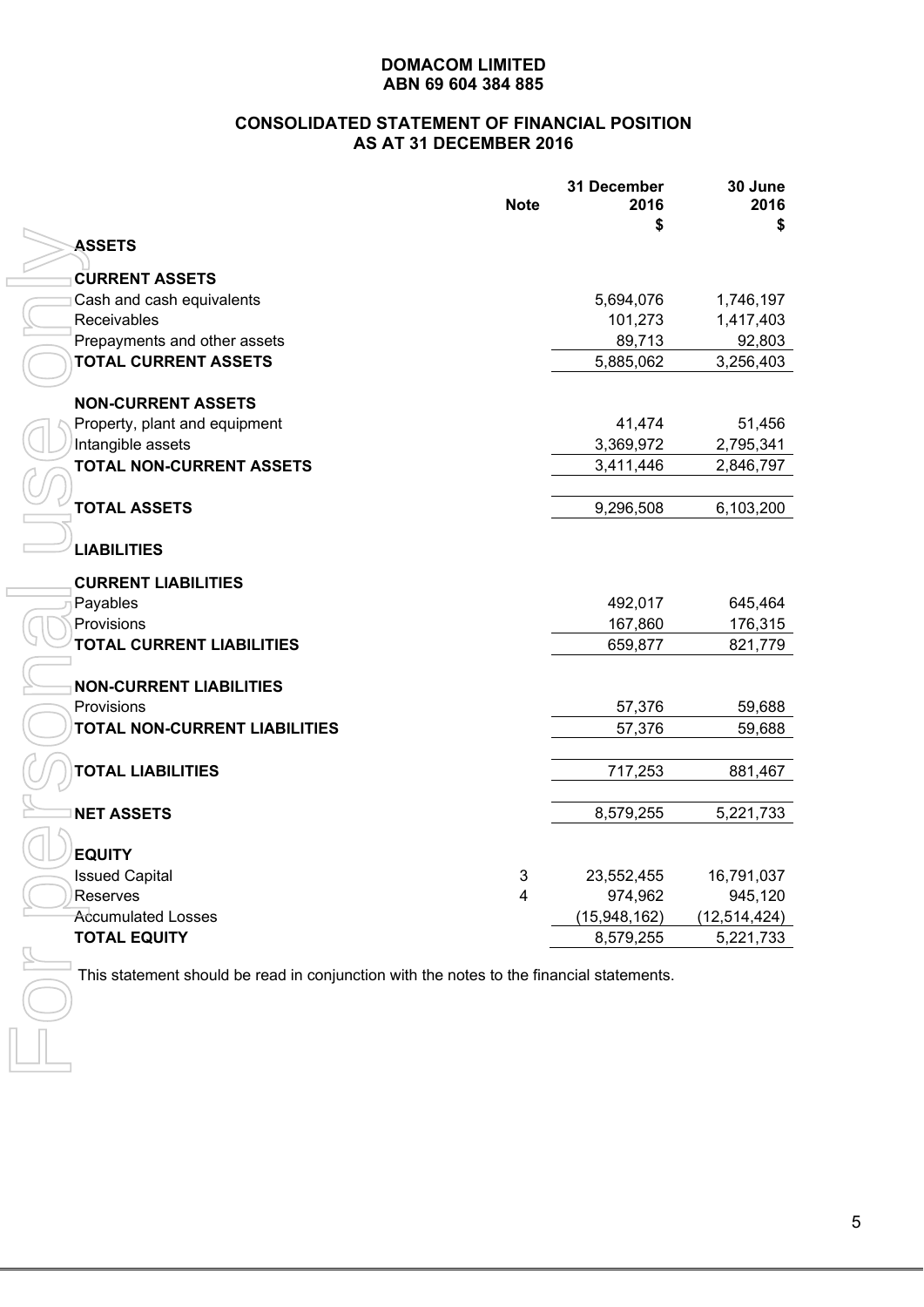# **CONSOLIDATED STATEMENT OF CASH FLOWS FOR THE HALF-YEAR ENDED 31 DECEMBER 2016**

|                                                                                          | 31 December<br>2016 | 31 December<br>2015 |
|------------------------------------------------------------------------------------------|---------------------|---------------------|
|                                                                                          |                     | S                   |
| <b>CASH FLOWS FROM OPERATING ACTIVITIES</b>                                              |                     |                     |
| Receipts from customers                                                                  | 23,926              | 5,140               |
| Payments to suppliers and employees                                                      | (2,815,784)         | (2,425,798)         |
| Research and development tax offset received                                             | 1,276,823           | 891,942             |
| Finance costs                                                                            | (75,064)            | (101, 218)          |
| Net cash used in operating activities                                                    | (1,590,099)         | (1,629,934)         |
|                                                                                          |                     |                     |
| <b>CASH FLOWS FROM INVESTING ACTIVITIES</b>                                              |                     |                     |
| Payments for plant and equipment                                                         | (4,007)             | (48,078)            |
| Payments for intangible assets                                                           | (762, 796)          | (658, 837)          |
| <b>Interest Received</b>                                                                 | 29,051              | 7,882               |
| Net cash used in investing activities                                                    | (737, 752)          | (699, 033)          |
| <b>CASH FLOWS FROM FINANCING ACTIVITIES</b>                                              |                     |                     |
| Proceeds from share issue                                                                | 6,280,090           | 7,209,322           |
| Proceeds from short term loans                                                           | 700,000             |                     |
| Repayment of short term loans                                                            | (700,000)           | (800,000)           |
| Net cash provided by financing activities                                                | 6,280,090           | 6,409,322           |
|                                                                                          |                     |                     |
| Net increase in cash and cash equivalents                                                | 3,952,239           | 4,080,255           |
| Cash and cash equivalents at the beginning of period                                     | 1,746,197           | 720,935             |
| Net foreign exchange difference                                                          | (4,360)             | (2, 124)            |
| Cash and cash equivalents at the end of period                                           | 5,694,076           | 4,799,066           |
|                                                                                          |                     |                     |
| This statement should be read in conjunction with the notes to the financial statements. |                     |                     |
|                                                                                          |                     |                     |
|                                                                                          |                     |                     |
|                                                                                          |                     |                     |
|                                                                                          |                     |                     |
|                                                                                          |                     |                     |
|                                                                                          |                     |                     |
| $\frac{1}{\sqrt{1-\frac{1}{2}}}$                                                         |                     |                     |
|                                                                                          |                     |                     |
|                                                                                          |                     |                     |
|                                                                                          |                     |                     |
|                                                                                          |                     |                     |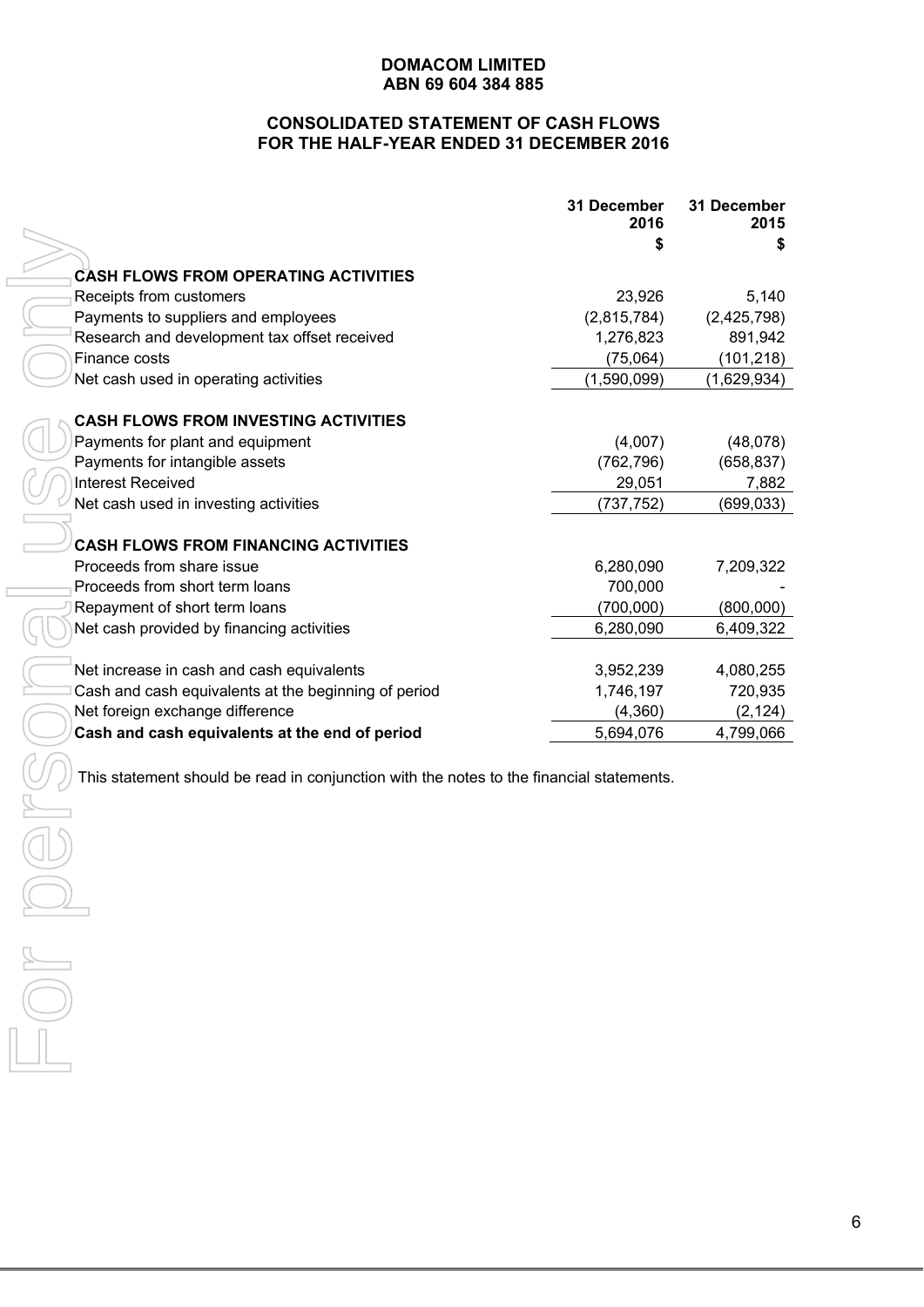# **STATEMENT OF CHANGES IN EQUITY FOR THE HALF-YEAR ENDED 31 DECEMBER 2016**

|                                                                                          | <b>Issued</b><br><b>Capital</b> | <b>Reserves</b> | <b>Accumulated</b><br><b>Losses</b> | <b>Total</b> |
|------------------------------------------------------------------------------------------|---------------------------------|-----------------|-------------------------------------|--------------|
| For the half-year ended 31 December<br>2016                                              | \$                              | \$              | \$                                  | \$           |
| Opening balance at 1 July 2016                                                           | 16,791,037                      | 945,120         | (12, 514, 424)                      | 5,221,733    |
| Issue of share capital                                                                   | 6,761,418                       |                 |                                     | 6,761,418    |
| Share based payments                                                                     |                                 | 19,889          |                                     | 19,889       |
|                                                                                          | 23,552,455                      | 965,009         | (12, 514, 424)                      | 12,003,040   |
| <b>Transactions with owners recorded</b><br>directly in equity:                          |                                 |                 |                                     |              |
| Loss for the period to 30 June 2016                                                      |                                 |                 | (3,433,738)                         | (3,433,738)  |
| Other comprehensive income                                                               |                                 | 9,953           |                                     | 9,953        |
| <b>Balance at 31 December 2016</b>                                                       | 23,552,455                      | 974,962         | (15,948,162)                        | 8,579,255    |
|                                                                                          |                                 |                 |                                     |              |
|                                                                                          | <b>Issued</b><br><b>Capital</b> | <b>Reserves</b> | <b>Accumulated</b><br><b>Losses</b> | <b>Total</b> |
| For the half-year ended 31 December<br>2015                                              | \$                              | \$              | \$                                  | \$           |
| Opening balance at 1 July 2015                                                           | 8,838,435                       | 250,663         | (6,453,866)                         | 2,635,232    |
| Issue of share capital                                                                   | 7,209,223                       |                 |                                     | 7,209,223    |
| Share based payments                                                                     |                                 | 99,254          |                                     | 99,254       |
|                                                                                          | 16,047,658                      | 349,917         | (6,453,866)                         | 9,943,709    |
| <b>Transactions with owners recorded</b><br>directly in equity:                          |                                 |                 |                                     |              |
| Loss for the period to 31 December 2015                                                  |                                 |                 | (2,619,090)                         | (2,619,090)  |
| Other comprehensive income                                                               |                                 | 3,572           |                                     | 3,572        |
| <b>Balance at 31 December 2015</b>                                                       | 16,047,658                      | 353,489         | (9,072,956)                         | 7,328,191    |
|                                                                                          |                                 |                 |                                     |              |
| This statement should be read in conjunction with the notes to the financial statements. |                                 |                 |                                     |              |
|                                                                                          |                                 |                 |                                     |              |
|                                                                                          |                                 |                 |                                     |              |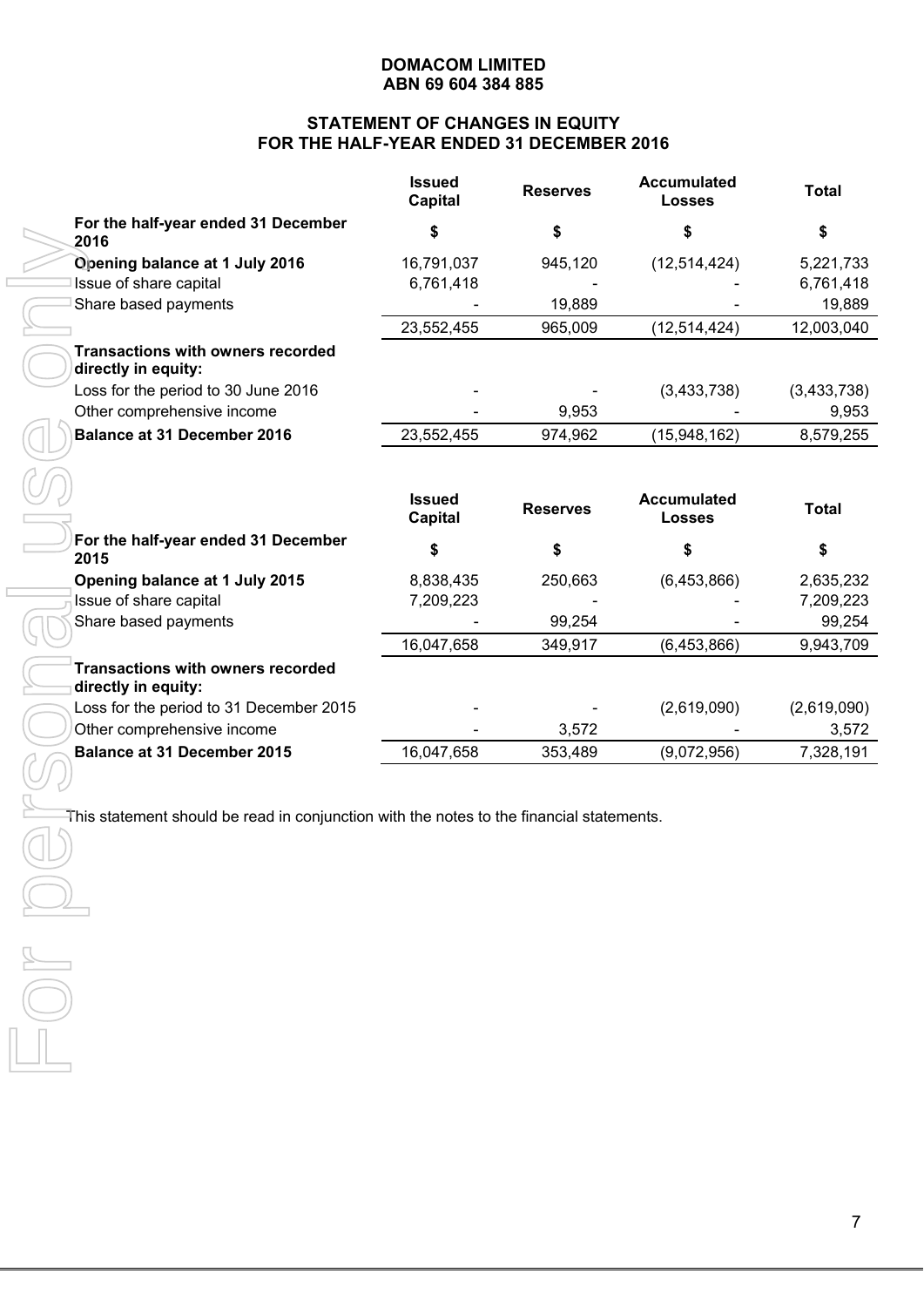# **NOTES TO THE FINANCIAL STATEMENTS FOR THE HALF-YEAR ENDED 31 DECEMBER 2016**

# **NOTE 1: GENERAL INFORMATION AND BASIS OF PREPARATION**

The condensed interim consolidated financial statements ('the interim financial statements') of the Group are for the six (6) months ended 31 December 2016 and are presented in Australian Dollar (\$AUD), which is the functional currency of the Parent Company. These condensed interim consolidated financial statements have been prepared in accordance with the requirements of the Corporations Act 2001 and AASB 134 Interim Financial Reporting. They do not include all of the information required in annual financial statements in accordance with Australian Accounting Standards, and should be read in conjunction with the consolidated financial statements of the Group for the year ended 30 June 2016 and any public announcements made by the Group during the half-year in accordance with continuous disclosure requirements arising under the Australian Securities Exchange Listing Rules and the Corporations Act 2001. The condensed interim consolidated financial statements the six (6) months ended 31 December 2016 and are presented for the proportions of the Corporations of the Corporation of the Corporation of the Corporation of the Co

# **Significant Event**

Capital raising activities were undertaken during the period with the listing of the company on the Australian Securities Exchange on the  $7<sup>th</sup>$  of November 2016, which resulted in the company raising \$7.3m to allow for the continued commercialization of current products and product development.

The interim financial statements have been approved and authorised for issue by the Board of Directors on 15 February 2017.

# **NOTE 2: SIGNIFICANT ACCOUNTING POLICIES**

The interim financial statements have been prepared in accordance with the same accounting policies adopted in the Group's last annual financial statements for the year ended 30 June 2016.

The accounting policies have been applied consistently throughout the Group for the purposes of preparation of these interim financial statements.

# **Segmental Reporting**

Financial information reported internally used for the allocation of resources and assessing performance is currently presented without reference to segments. Therefore profit and loss, revenues and expenses and assets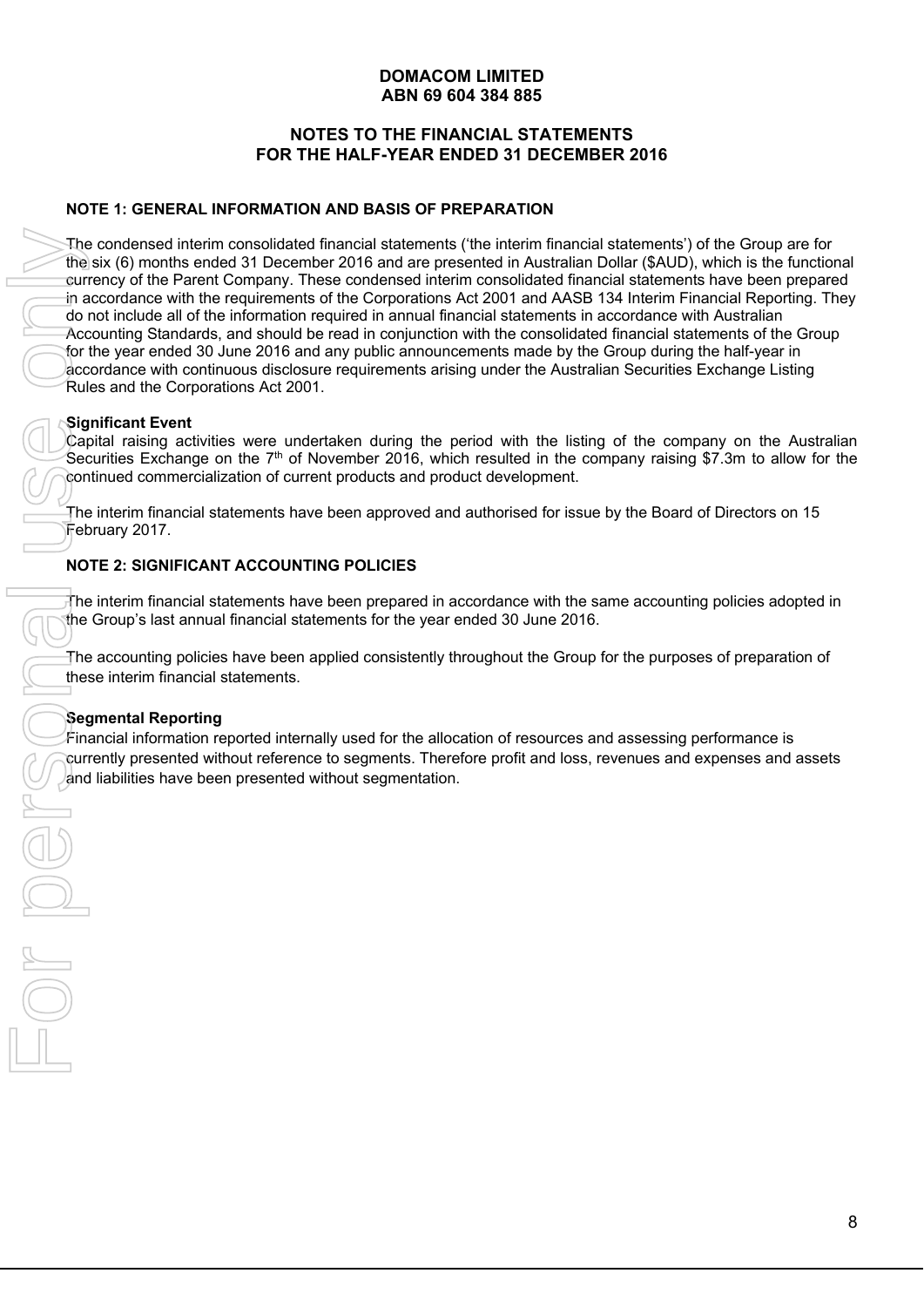# **NOTES TO THE FINANCIAL STATEMENTS FOR THE HALF-YEAR ENDED 31 DECEMBER 2016**

|                                                             |            | 31 December<br>2016 | 31 December<br>2015<br>S |
|-------------------------------------------------------------|------------|---------------------|--------------------------|
| <b>NOTE 3: ISSUED CAPITAL</b>                               |            |                     |                          |
| Ordinary shares fully paid<br>K shares fully paid           | (a)<br>(b) | 23,552,455          | 16,047,658               |
|                                                             |            | 23,552,455          | 16,047,658               |
|                                                             |            |                     |                          |
| (a) Ordinary shares                                         |            |                     |                          |
|                                                             |            | No.                 | \$                       |
| Six months to 31 December 2016                              |            |                     |                          |
| Opening balance at 1 July 2016                              |            | 100,795,641         | 16,791,037               |
| Ordinary shares fully paid issued during the period         |            | 10,508,374          | 7,508,061                |
| Share issue cost                                            |            |                     | (746, 643)               |
| Closing balance as at 31 December 2016                      |            | 111,304,015         | 23,552,455               |
|                                                             |            |                     |                          |
| Six months to 31 December 2015                              |            |                     |                          |
| Opening balance 1 July 2015                                 |            | 25,000,000          | 50                       |
| Ordinary Shares converted from K-class during the<br>period |            | 66,605,641          | 12,560,052               |
| Ordinary shares fully paid issued during the period         |            | 7,280,000           | 3,659,615                |
| Share issue cost                                            |            |                     | (172, 059)               |
| Closing balance as at 31 December 2015                      |            | 98,885,641          | 16,047,658               |
| (b) K shares                                                |            |                     |                          |
|                                                             |            | No.                 | \$                       |
| Six Months to 31 December 2015                              |            |                     |                          |
| Opening balance 1 July 2015                                 |            | 58,667,862          | 8,838,385                |
| K-class shares fully paid issued during the period          |            | 7,937,779           | 3,721,667                |
| K-class shares converted to Ordinary Shares                 |            | (66, 605, 641)      | (12,560,052)             |
| Closing balance as at 31 December 2015                      |            |                     |                          |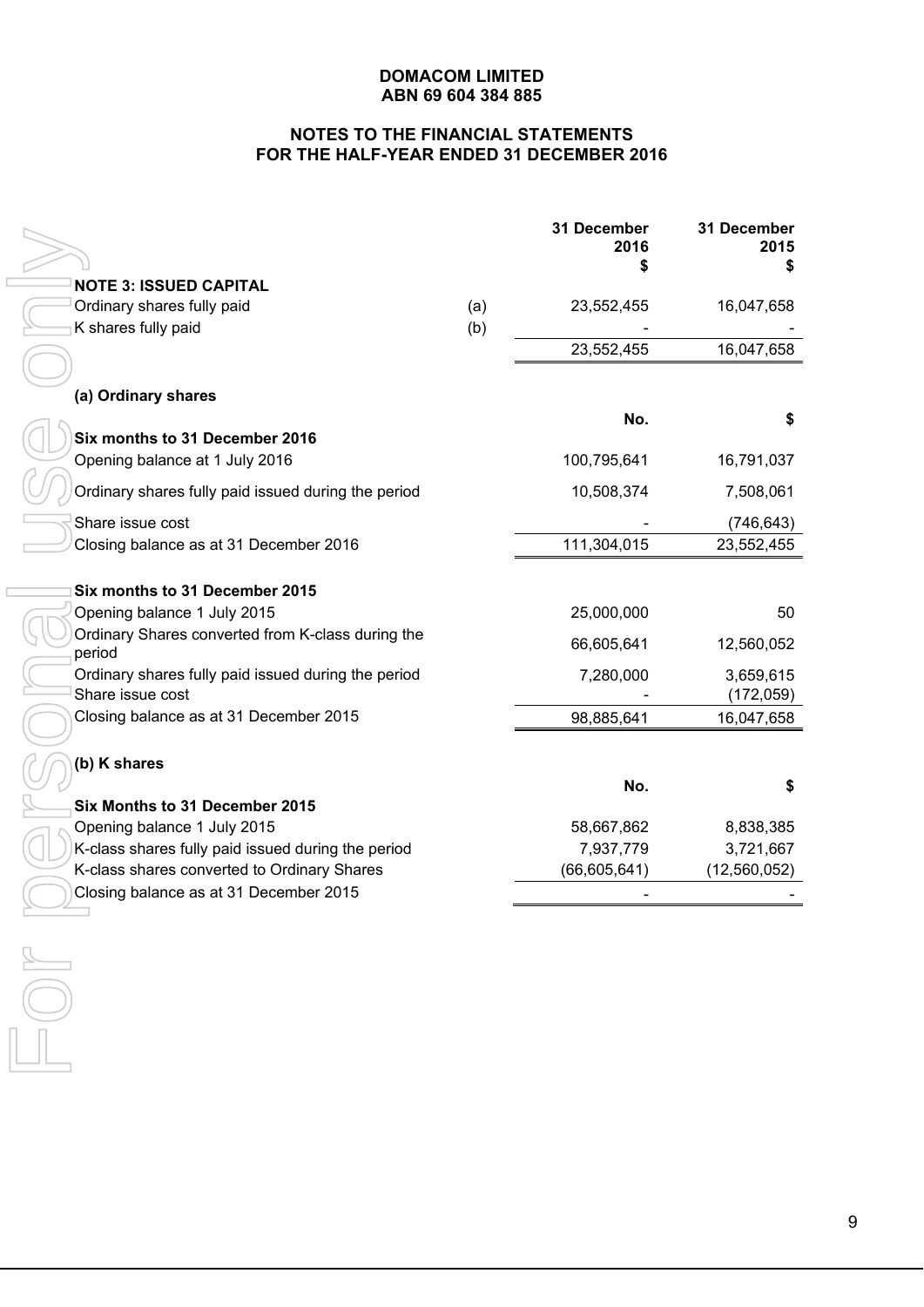### **NOTES TO THE FINANCIAL STATEMENTS FOR THE HALF-YEAR ENDED 31 DECEMBER 2016**

|                                             | 31 December<br>2016<br>S | 31 December<br>2015 |
|---------------------------------------------|--------------------------|---------------------|
| <b>NOTE 4: RESERVES</b>                     |                          |                     |
| Share based payment reserve                 | 249.600                  | 249.600             |
| <b>Equity Compensation Reserve</b>          | 714,666                  | 99,254              |
| <b>Foreign Currency Translation Reserve</b> | 10,696                   | 4,635               |
|                                             | 974,962                  | 353,489             |

| <b>NOTE 4: RESERVES</b>                                                                                         |                    |                |                    |
|-----------------------------------------------------------------------------------------------------------------|--------------------|----------------|--------------------|
| Share based payment reserve                                                                                     | 249,600            | 249,600        |                    |
| <b>Equity Compensation Reserve</b>                                                                              | 714,666            | 99,254         |                    |
| Foreign Currency Translation Reserve                                                                            | 10,696             | 4,635          |                    |
|                                                                                                                 | 974,962            | 353,489        |                    |
|                                                                                                                 |                    |                |                    |
| Six months to 31 December 2016                                                                                  | <b>Share based</b> | <b>Equity</b>  | Foreign            |
|                                                                                                                 | payment            | Compensation   | <b>Currency</b>    |
|                                                                                                                 | reserve            | <b>Reserve</b> | <b>Translation</b> |
|                                                                                                                 |                    |                | <b>Reserve</b>     |
|                                                                                                                 | \$                 | \$             | \$                 |
|                                                                                                                 |                    |                |                    |
| Opening balance at 1 July 2016                                                                                  | 249,600            | 694,777        | 743                |
| Recognition of performance rights issued                                                                        |                    | 200,409        |                    |
| Exercise of performance rights                                                                                  |                    | (180, 520)     |                    |
| Translation of foreign operation net assets and                                                                 |                    |                | 9,953              |
| results                                                                                                         |                    |                |                    |
| Closing balance as at 31 December 2016                                                                          | 249,600            | 714,666        | 10,696             |
|                                                                                                                 |                    |                |                    |
| Six Months to 31 December 2015                                                                                  | <b>Share based</b> | <b>Equity</b>  | Foreign            |
|                                                                                                                 | payment            | Compensation   | <b>Currency</b>    |
|                                                                                                                 | reserve            | <b>Reserve</b> | <b>Translation</b> |
|                                                                                                                 |                    |                | <b>Reserve</b>     |
|                                                                                                                 |                    |                |                    |
|                                                                                                                 | \$                 |                | \$                 |
|                                                                                                                 |                    |                |                    |
|                                                                                                                 |                    |                |                    |
| Opening balance 1 July 2015                                                                                     | 249,600            | 99,254         | 1,063              |
| Recognition of performance rights issued<br>Translation of foreign operation net assets and                     |                    |                |                    |
| results                                                                                                         |                    |                | 3,572              |
| Closing balance as at 31 December 2015                                                                          | 249,600            | 99,254         | 4,635              |
|                                                                                                                 |                    |                |                    |
|                                                                                                                 |                    |                |                    |
| <b>NOTE 5: SUBSEQUENT EVENTS</b>                                                                                |                    |                |                    |
| Subsequent to balance date and prior to issuing this report DomaCom Australia Limited received approval by the  |                    |                |                    |
| Australian Securities & Investments Commission (ASIC) to vary its Australian Financial Services Licence to allo |                    |                |                    |
| the company to "deal in securities" that will allow the expansion in the range of available client investme     |                    |                |                    |
| opportunities.                                                                                                  |                    |                |                    |
| There have been no other events subsequent to period end that require disclosure.                               |                    |                |                    |
|                                                                                                                 |                    |                |                    |

# **NOTE 5: SUBSEQUENT EVENTS**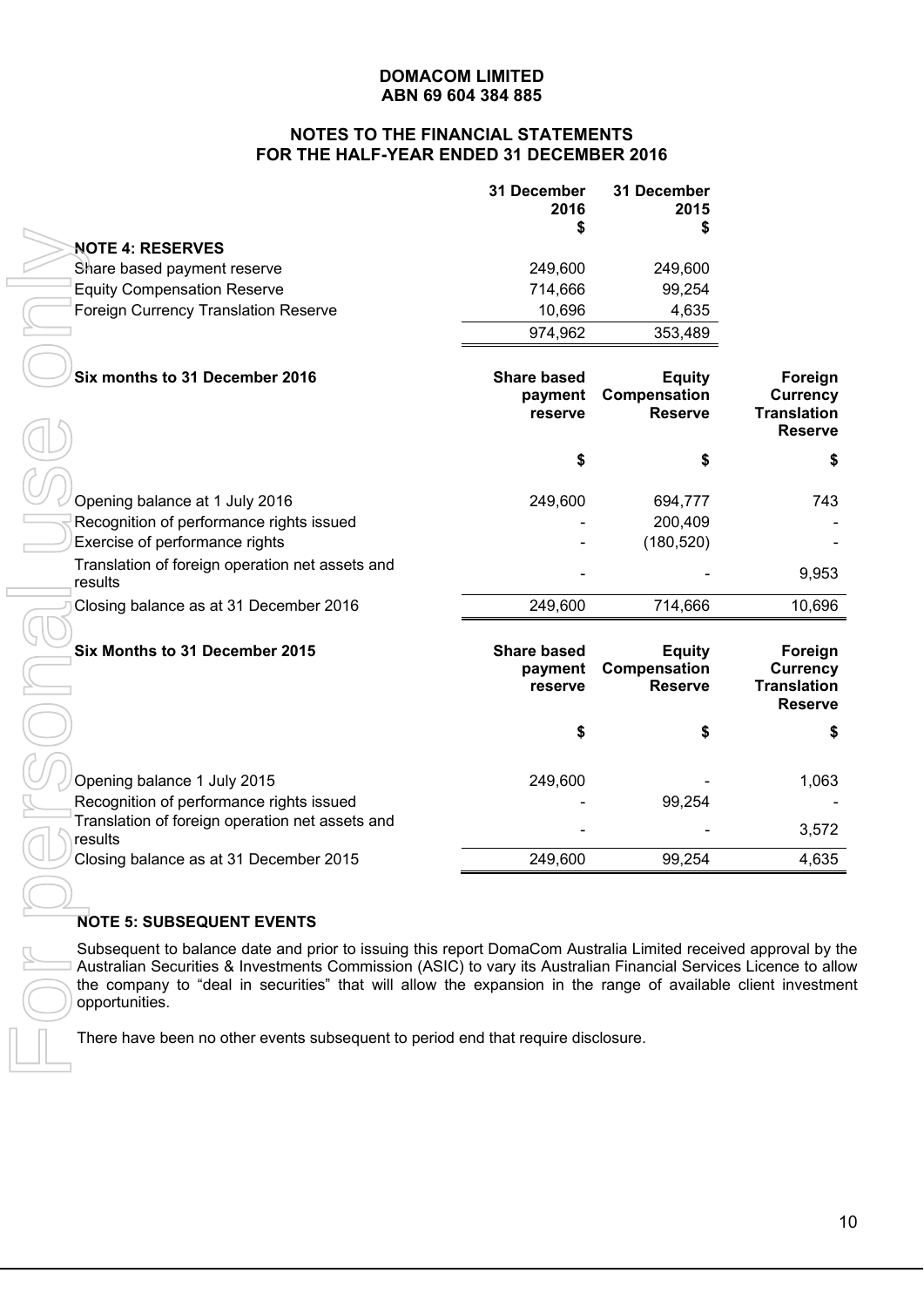# **DIRECTORS' DECLARATION**

In the opinion of the directors of DomaCom Limited

- a the consolidated financial statements and notes of DomaCom Limited are in accordance with the *Corporations Act 2001*, including:
	- i giving a true and fair view of its financial position as at 31 December 2016 and of its performance for the half-year ended on that date; and
	- ii complying with Accounting Standard AASB 134 Interim Financial Reporting; and
- b there are reasonable grounds to believe that DomaCom Limited will be able to pay its debts as and when they become due and payable.

Signed in accordance with a resolution of the directors:

Arthur Naoumidis **Arthur Naoumidis Alternative Craeme A Billings Graeme A Billings** Director **Director** Director Dated the 16<sup>th</sup> of February 2017

Ahill  $\gamma$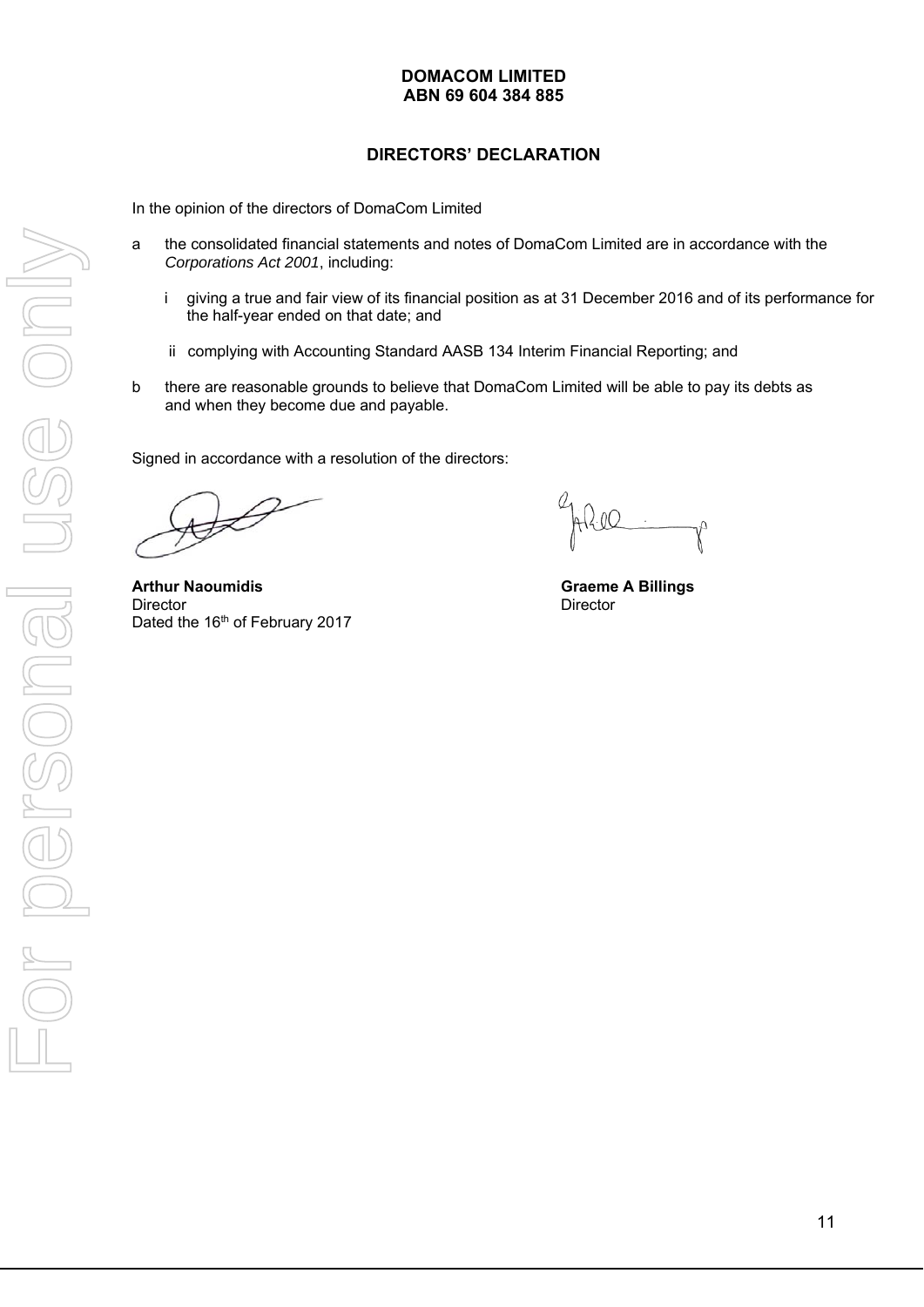

The Rialto, Level 30 525 Collins St Melbourne Victoria 3000

Correspondence to: GPO Box 4736 Melbourne Victoria 3001

**T** +61 3 8320 2222 **F** +61 3 8320 2200 **E** info.vic@au.gt.com **W** www.grantthornton.com.au

#### INDEPENDENT AUDITOR'S REVIEW REPORT TO THE MEMBERS OF DOMACOM LIMITED

We have reviewed the accompanying half-year financial report of DomaCom Limited (the Company), which comprises the consolidated financial statements being the statement of financial position as at 31 December 2016, and the statement of profit or loss and other comprehensive income, statement of changes in equity and statement of cash flows for the half-year ended on that date, notes comprising a statement or description of accounting policies, other explanatory information and the directors' declaration of the consolidated entity, comprising both the Company and the entities it controlled at the half-year's end or from time to time during the half-year.

#### Directors' Responsibility for the Half-year Financial Report

The Directors of DomaCom Limited are responsible for the preparation of the half-year financial report that gives a true and fair view in accordance with Australian Accounting Standards and the *Corporations Act 2001* and for such controls as the Directors determine is necessary to enable the preparation of the half-year financial report that is free from material misstatement, whether due to fraud or error.

#### Auditor's Responsibility

Our responsibility is to express a conclusion on the consolidated half-year financial report based on our review. We conducted our review in accordance with the Auditing Standard on Review Engagements ASRE 2410 *Review of a Financial Report Performed by the Independent Auditor of the Entity*, in order to state whether, on the basis of the procedures described, we have become aware of any matter that makes us believe that the half-year financial report is not in accordance with the *Corporations Act 2001* including: giving a true and fair view of the DomaCom Limited consolidated entity's financial position as at 31 December 2016 and its performance for the half-year ended on that date; and complying with Accounting Standard AASB 134 *Interim Financial Reporting* and the *Corporations Regulations 2001*. As the auditor of DomaCom Limited, ASRE 2410 requires that we comply with the ethical requirements relevant to the audit of the annual financial report.

Grant Thornton Audit Pty Ltd ACN 130 913 594 a subsidiary or related entity of Grant Thornton Australia Ltd ABN 41 127 556 389

'Grant Thornton' refers to the brand under which the Grant Thornton member firms provide assurance, tax and advisory services to their clients and/or refers to one or more member firms, as the context requires. Grant Thornton Australia Ltd is a member firm of Grant Thomton International Ltd (GTIL). GTIL and the member firms are not a worldwide partnership. GTIL and each member firm<br>is a separate legal entity. Se are not liable for one another's acts or omissions. In the Australian context only, the use of the term 'Grant Thornton' may refer to Grant Thornton Australia Limited ABN 41 127 556 389 and its Australian subsidiaries and related entities. GTIL is not an Australian related entity to Grant Thornton Australia Limited.

Liability limited by a scheme approved under Professional Standards Legislation.